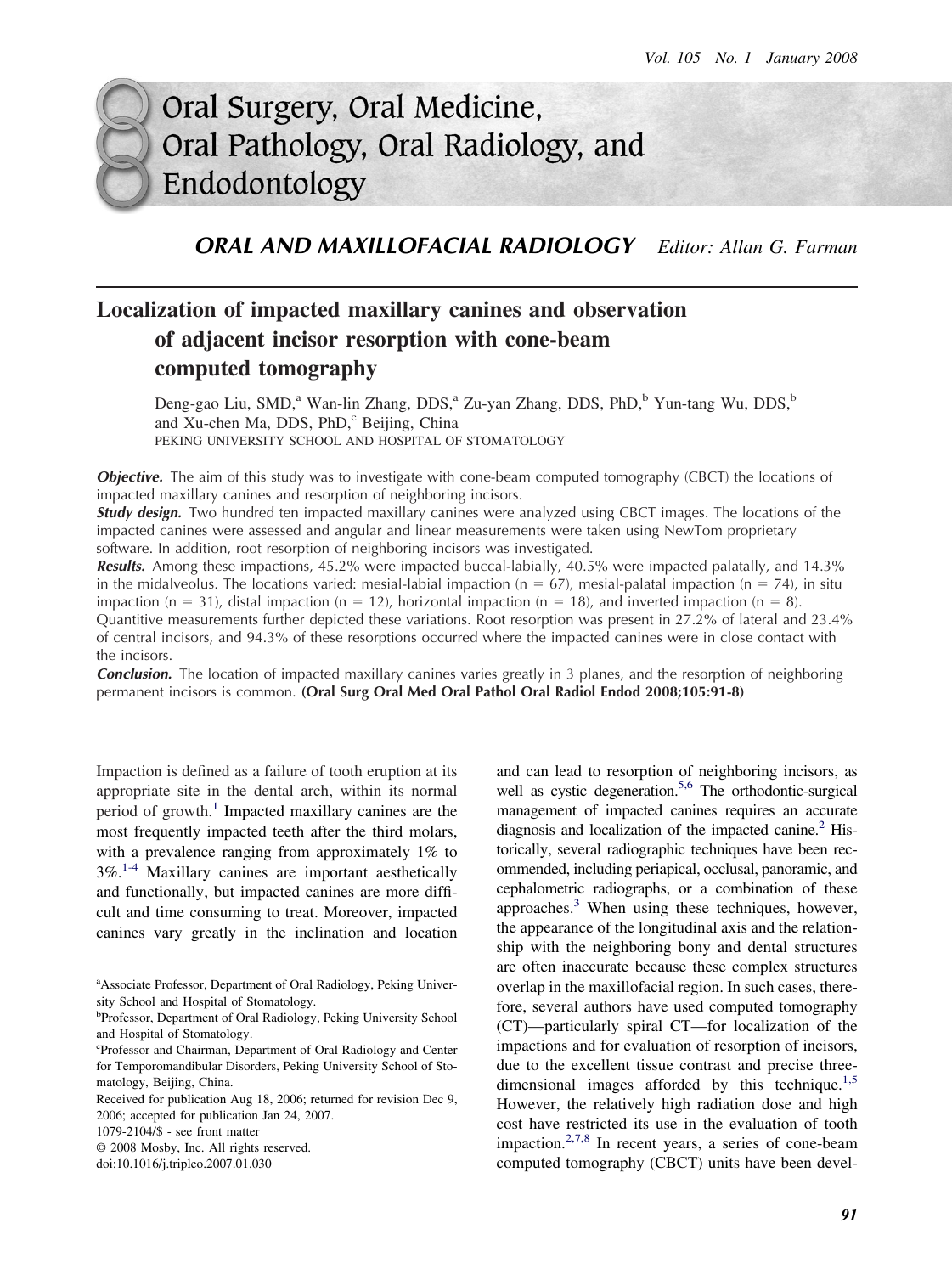oped and used for localization of tooth impaction; these machines use cone-shaped radiation to gather information in the maxillofacial region, with high spatial resolution and significantly decreased radiation doses. $2,7-10$  Despite this, a comprehensive analysis of the three-dimensional locations and orientations of im-pacted canines is lacking.<sup>[1,2,4,7](#page-6-0)</sup> The purpose of this study was to evaluate and quantify the variations of location and inclination of impacted maxillary canines and to determine the root resorption of related incisors by a retrospective analysis of CBCT images in 175 subjects.

#### **MATERIAL AND METHODS**

The study sample comprised 175 patients with impacted or ectopically erupting maxillary canines. These patients were referred for localization of these impacted teeth between July 2002 and August 2005, using conebeam CT (NewTom Model QR-DVT 9000, Verona, Italy). The CBCT images were collected from the workstation of the CT unit. Two hundred ten impacted canines were retrospectively studied. Patients with combined incisor and canine impactions were not included in this study. The mechanical structure, imaging capture, and reconstruction processes have been described in earlier studies.<sup>[2,7,11](#page-6-0)</sup> Briefly, the plane for primary reconstruction is aligned parallel to the occlusal plane. The reconstruction volume ranges within 40 to 50 axials for inspection of the relationship between the impacted canines and peripheral bony and dental structures. Imaging data were analyzed with the software provided by the manufacturer (NewTom 9000 Version 3, 10). The following records were evaluated in the CT workstation for every subject: (1) the threedimensional variations of impaction—in each case, the vertical inclination was considered first, followed by the mesiodistal migration and buccolingual crown location; (2) linear and angular measurements of the inclination and location of the impacted canines to the maxilla structures—these measurements were made on axial and transaxial views and were based upon the methods used by Walker et al.<sup>[2](#page-6-0)</sup>; (3) follicle size measured at the widest area from the crown to the periphery of the follicle— only the distances larger than 3 mm were recorded; and (4) contact of impacted canine to the incisors and resorption of the incisors—resorption of the incisors was assessed by axial and transaxial views and was graded in 1 of the following 4 categories (based on the grading system suggested by Ericson and  $Kurol<sup>5</sup>)$  $Kurol<sup>5</sup>)$  $Kurol<sup>5</sup>)$ :

- no resorption: intact root surfaces
- mild resorption: resorption midway to the pulp or more, the pulp lining being unbroken
- moderate resorption: the pulp is exposed by the resorption, the involved length of the root is less than one third of the entire root
- severe resorption: the pulp is exposed by the resorption, and the involved length is more than one third of the root

The longitudinal axis of the impacted canine was defined with the aid of a three-dimensional distance calibration toolbar in the NewTom software, which automatically connected a line between the cusp tip and the root apex in the axial view after these 2 points were selected by the users. Subsequently, a transaxial view through the long axis was created. On the axial plane, the distances from the cusp tip to the midline of the maxilla were measured perpendicularly, and the angle between the canine and the midline was calculated [\(Fig. 1,](#page-2-0) *A*). On the transaxial view through the long axis of the canine, the angle from the canine to occlusal plane was measured [\(Fig. 1,](#page-2-0) *B*). The vertical zone of the cusp tip to the dental arch was categorized as coronal, cervical one third of the root, middle one third of the root, apical one third of the root, and supra-apical. In addition, 30 normally erupted canines were randomly selected as a control group, and similar measurements were taken. All the measurements were taken twice by the first author (D.-G. L.) and the mean was used.

#### **Statistical analysis**

Statistical analyses were conducted using SPSS software (version 11.0, SPSS Inc., Chicago, IL). A Student *t* test was carried out to compare the differences between the different variations of impaction and the control group (the group including 30 normally erupted canines). For the vertical zone, a chi-square test was conducted to compare the differences between the variations of impaction. The root resorption of incisors was also analyzed by chi-square test to evaluate the association between resorption and canine contact. The level of significance was set at  $P < .05$ .

To determine the reliability and reproducibility of the occlusal plane, the tracing of the long axis of impacted canines, and the angular and linear measurements, 10 cases with impacted canines were randomly selected, and primary reconstruction of the CBCT images was performed twice—at least 1 day apart—with the plane aligned parallel to the occlusal plane. Each reconstructed set of images was traced twice, at least 1 day apart, for the long axis of impacted canines. Each tracing was measured twice, also at least 1 day apart. Analysis of variance on randomized complete-block design was performed to determine the intrarater reliability for the duplicate measurements.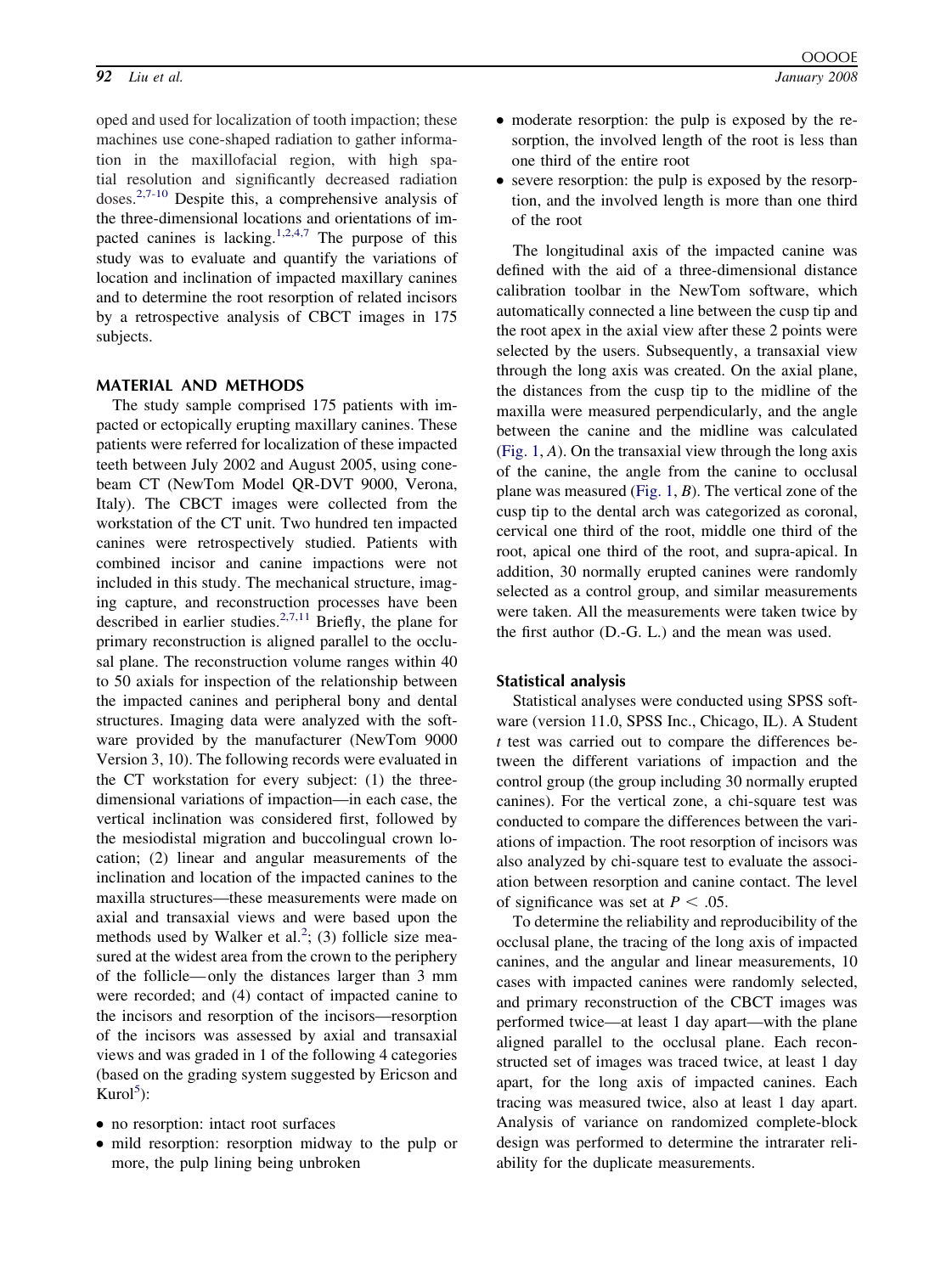### <span id="page-2-0"></span>OOOOE

*Volume 105, Number 1 Liu et al. 93*



Fig. 1. **A,** Axial view showed an impacted tooth 6 situated distally to tooth 8 and in contact with tooth 8, the horizontal angle of tooth 6 to midline was 33.4° and distance from cusp tip to midline was 6.7 mm. **B,** A transaxial view through the long axis of tooth 6 showed the vertical angle of tooth 6 to the occlusal plane (19.2°). **C,** Three-dimensional view showed the impacted canine situated mesio-labially to tooth 7. **D,** Sequential transaxial views showed that the cusp tip of tooth 6 located labially to the root apex of tooth 7. Note the severe resorption of the root.

|  | Table I. Distribution of maxillary canines according to sex and age in a sample of 175 patients |  |  |  |  |  |  |  |  |  |  |  |  |  |  |
|--|-------------------------------------------------------------------------------------------------|--|--|--|--|--|--|--|--|--|--|--|--|--|--|
|--|-------------------------------------------------------------------------------------------------|--|--|--|--|--|--|--|--|--|--|--|--|--|--|

|        |        |           | Age            | <i>Impacted canines</i> |             |       |
|--------|--------|-----------|----------------|-------------------------|-------------|-------|
|        | Number | Range     | Mean $\pm$ SD  | Unilaterally            | Bilaterally | Total |
| Male   | ככ     | 10-59     | $17.1 \pm 7.8$ | 43                      | 12          | 67    |
| Female | 120    | $10 - 45$ | $16.7 \pm 6.5$ | 97                      | 23          | 143   |
| Total  | 75     | $10-59$   | $16.9 \pm 6.9$ | 140                     | 35          | 210   |

#### **RESULTS**

## **Characteristics of patients and variations of impacted canines**

Of the 175 patients, 55 were male and 120 were female. Ages ranged from 10 to 59 years, with a mean age of  $16.9 \pm 6.9$  and a median of 14 years. One hundred forty patients presented with unilateral impacted canines and 35 with bilateral impactions (Table I). Among the 140 unilateral impacted canines, 87 were on the right and 53 on the left side. Two cases involved supernumerary teeth in the incisor region, and 1 involved odontoma near the impacted canine.

According to the three-dimensional images of CBCT,

184 impacted canines were occlusally orientated. Of them, 67 canines were mesial-labially impacted (Fig. 1), 74 canines were mesial-palatally impacted [\(Fig. 2\)](#page-3-0), 31 canines were impacted mesio-distally in situ [\(Fig.](#page-3-0) [3\)](#page-3-0), and 12 canines were distally impacted to the premolar or molar region [\(Fig. 4\)](#page-3-0). In addition, 18 impacted canines were nearly horizontally orientated to the occlusal plane [\(Fig. 5\)](#page-4-0), and 8 impacted canines were apically orientated [\(Fig. 6\)](#page-4-0). Therefore, the variations of location of the 210 impacted canines were summarized as mesial-labial impaction (M-L-I), mesial-palatal impaction (M-P-I), in situ impaction, distal impaction, horizontal impaction, and inverted impaction.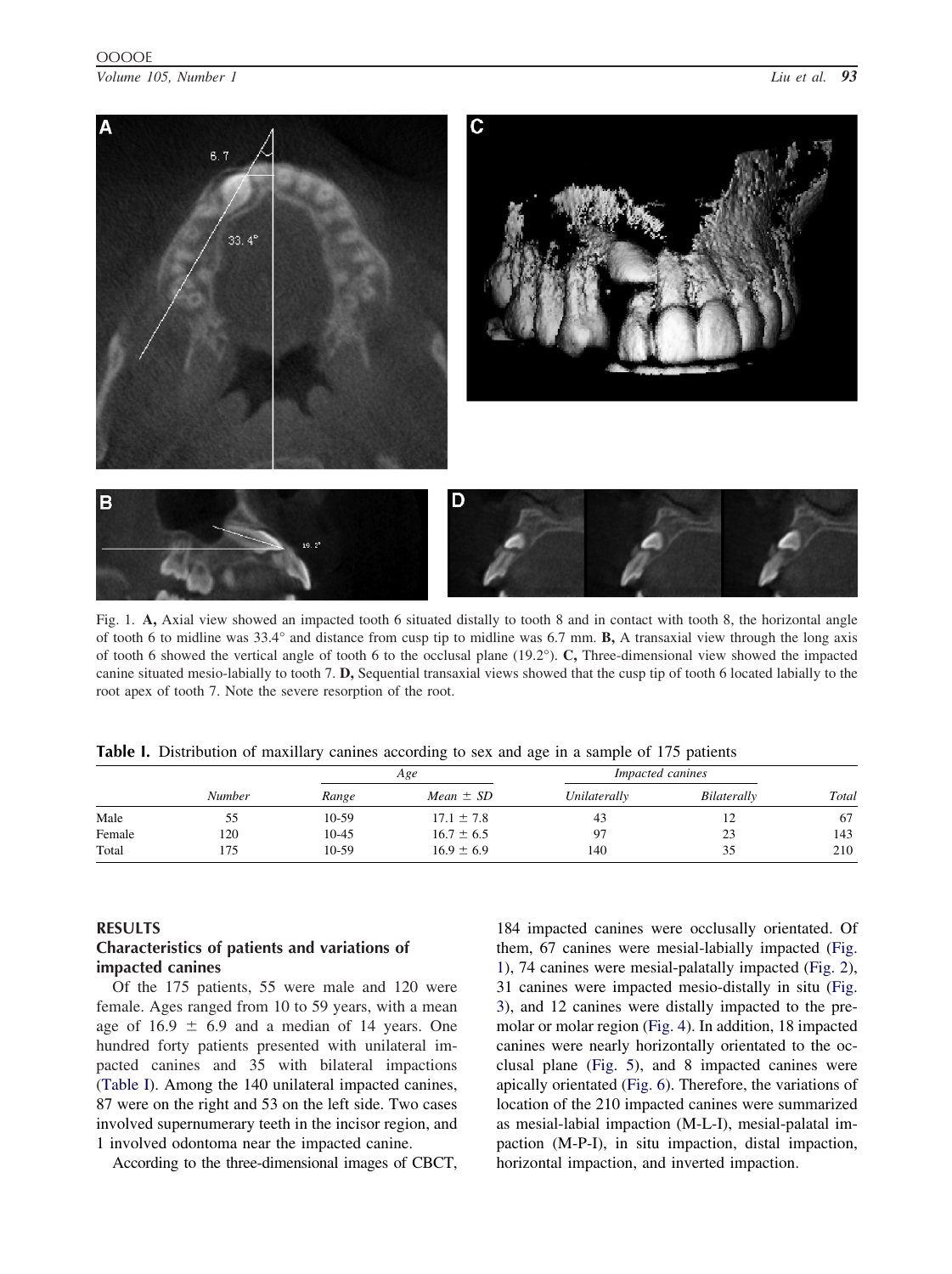<span id="page-3-0"></span>*94 Liu et al. January 2008*

OOOOE



Fig. 2. **A** and **B,** Axial and three-dimensional (bottom view) views showing tooth 11 situated palatally to tooth 9 and tooth 10.





Fig. 4. **A,** The cusp tip of tooth 11 was located at the buccal aspect of tooth 13. Note the horizontal angle of the canine to midline  $(-112.3°)$  and the distance from cusp tip of the canine to midline (31.4 mm). **B,** Three-dimensional view clearly shows the spatial relationship of the distal-buccalprojected canine to the dental arch.



Fig. 3. Three-dimensional view shows tooth 6 located mesiodistally in situ.

As far as the anterior-posterior crown location was concerned, 75 canines were located in the central incisor region, 67 were in the lateral incisor region, 14 were between the central and lateral incisors, 17 in the premolar region, 2 high in the anterior wall of maxillary sinus, and 35 were mesiodistally correct in situ.

In addition, buccolingual crown locations were distributed as 95 canines (45.2%) impacted buccally or labially, 85 canines (40.5%) impacted palatally, and 30 canines (14.3%) in the central alveolus.

# **Three-dimensional locations of the 210 canines calculated by angles and distances**

Analysis of variance test showed high intrarater reliability for the duplicate measurements. The coefficient of interclass correlation (*R* value) was 0.998 for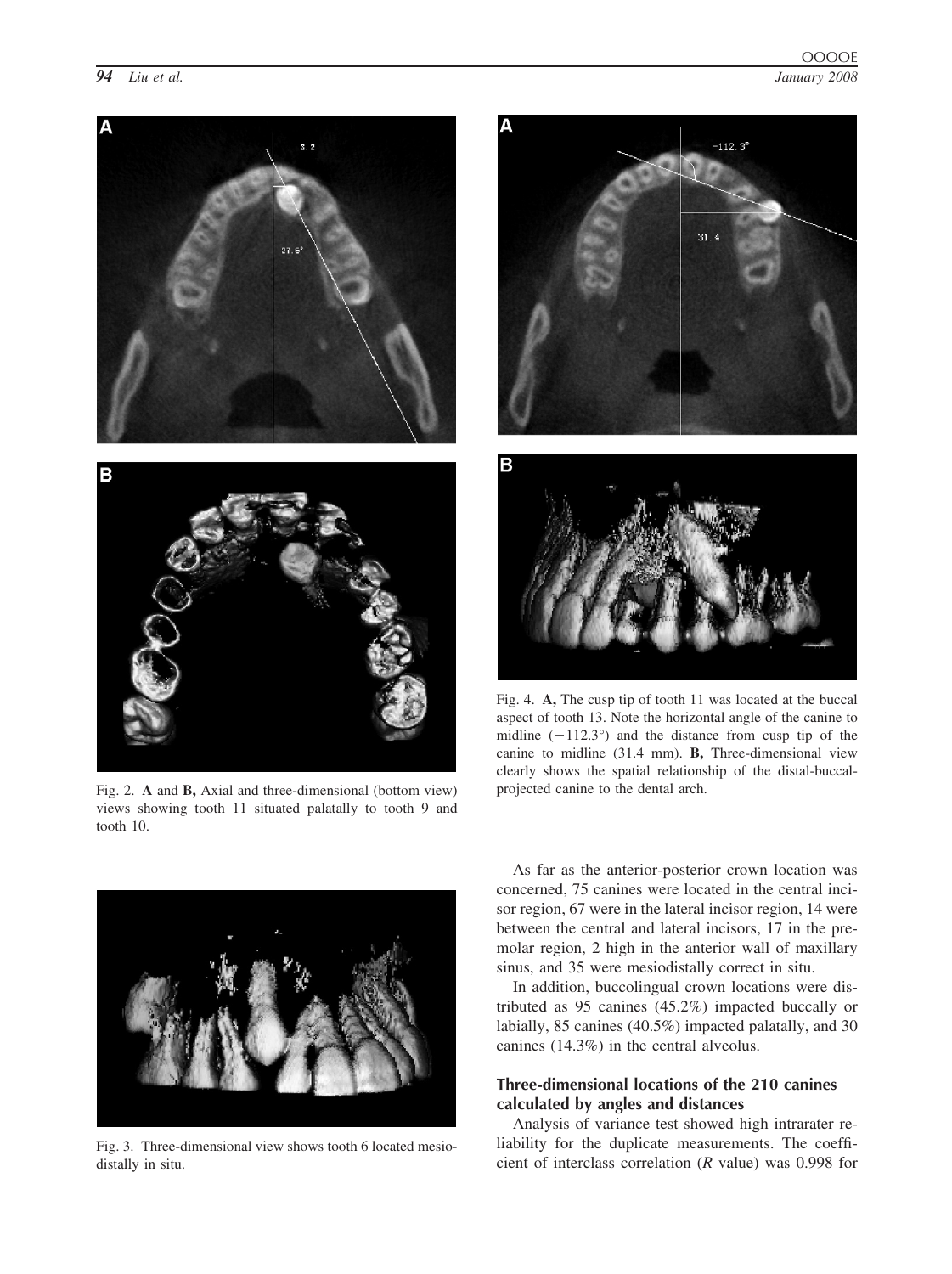# <span id="page-4-0"></span>OOOOE

*Volume 105, Number 1 Liu et al. 95*



Fig. 5. Axial (**A**) and (**B**) transaxial views showed a horizontally orientated tooth 6. Note the curvature of the apical one third of the canine.



Fig. 6. **A,** Three-dimensional view showing an inverted tooth 11 located high at the anterior wall of the maxillary sinus. **B,** Transaxial view showed the inverted canine at the supraapical region of tooth 12. Note the vertical angle of the long axis of the canine to the occlusal plane  $(-24.7^{\circ})$ .

the horizontal angle measurements, 0.993 for the linear measurements, and 0.999 for the vertical angle measurements.

Measurements showed that the horizontal angle of the impacted maxillary canines varied from  $-199.9^{\circ}$  to 101.4°, and vertical inclination of the long axis varied from  $-75^{\circ}$  to 77.8°. The horizontal distance and vertical zone also varied to a large extent. The horizontal angles of M-L-I and M-P-I were larger than those in the control group, and distances were smaller than those in the control group, indicating that the crowns of these impactions were projected mesially, with the cusp tip located closer to the midline than normal canines. In distal impactions, the horizontal angle was significantly lower than in the control group. Horizontal impactions were significantly different from the control group in the vertical angle, as well as in the horizontal angle, consistent with the characteristics of their horizontal orientation and mesial projection. The vertical angle of inverted impactions was significantly lower than in the control group [\(Table II\)](#page-5-0).

The distribution of the vertical zone of the 210 impacted canines is presented in [Table III.](#page-5-0) A Pearson chi-square test revealed a significant difference between M-L-I and M-P-I ( $\chi^2 = 12.2$ ; *P* = .016). The vertical zones of the former were mainly in the apical one third and middle one third, whereas the vertical

zones of the latter were mainly in the middle one third and cervical one third.

# **The contact relationship between the incisors and impacted canines and distribution of root resorption**

Fifty-six of the 206 lateral incisors (4 aplasia) were resorbed, resulting in a resorption rate of 27.2% [\(Table IV\)](#page-5-0). Fifty-three of the 161 laterals with canine contact were resorbed, whereas only 3 of 45 laterals without canine contact were resorbed. The correlation between contact and resorption was highly significant  $(\chi^2 = 12.3; P < .001)$ . Forty-nine of the 209 central incisors (1 missing) were resorbed, giving a resorption rate of 23.4%. Forty-six of the 78 centrals with canine contact were resorbed, whereas only 3 of the 131 centrals without canine contact were resorbed, again showing a high correlation between contact and resorption  $(\chi^2 = 87.5; P < .001)$ . In total, the resorptions were mild in 49 cases, moderate in 33 cases, and severe [\(Fig. 1,](#page-2-0) *D*) in 23 cases. On the other hand, root resorption occurred only on the lateral incisors in 36 impacted canines, only on the central incisors in 29 impacted canines, and on both in 20 impacted canines. Therefore, resorption was associated with 85 (40.5%) of the 210 impacted canines. With regard to the mesial migration of the crown, 65 incisor resorptions were discovered in 75 impacted canines mesially located in the central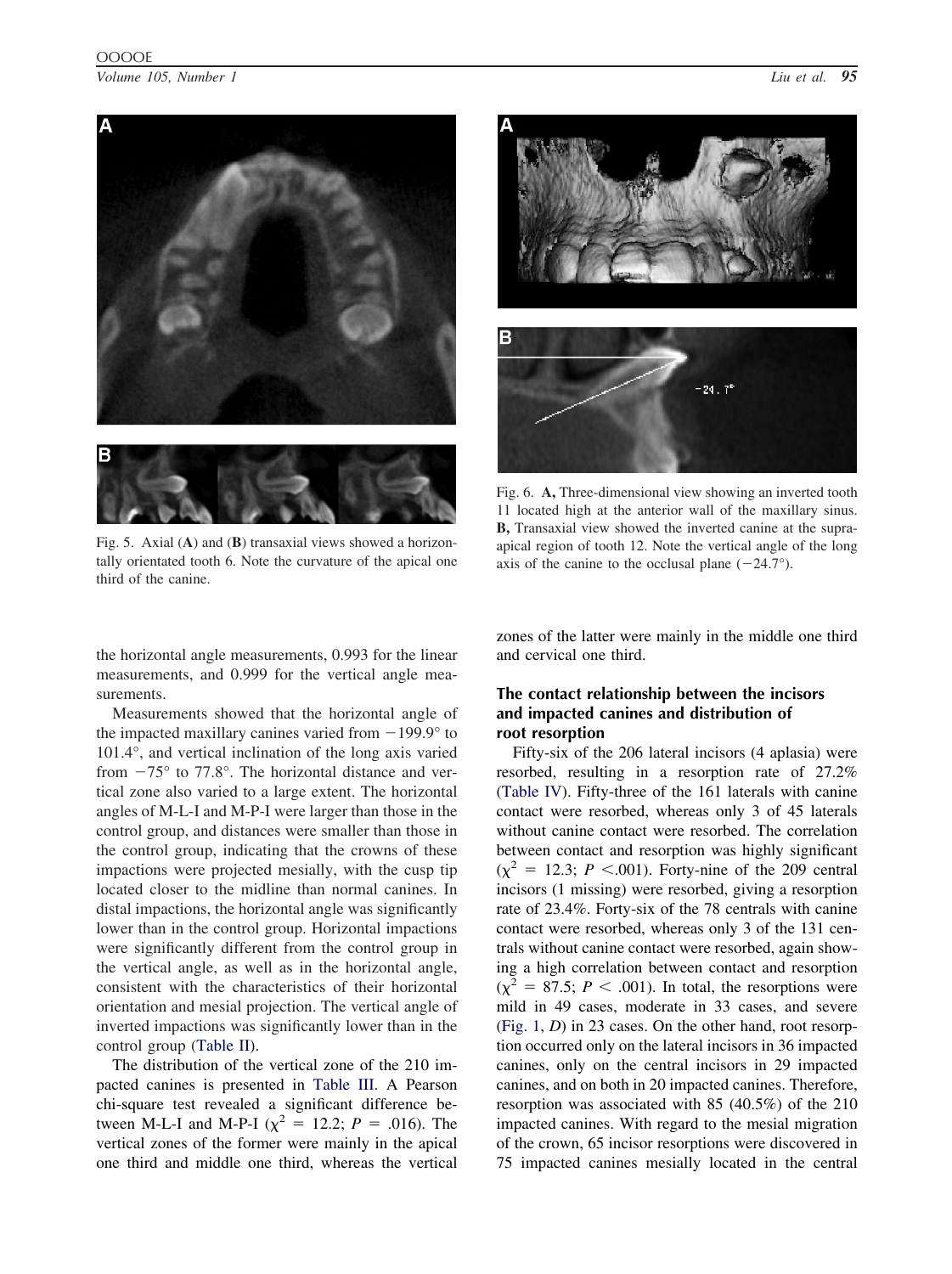| Impaction            | No. of cases | <i>Horizontal angles (mean</i> $\pm$ <i>SD)</i> | <i>Horizontal distances (mean</i> $\pm$ SD) | Vertical angles (mean $\pm$ SD) |
|----------------------|--------------|-------------------------------------------------|---------------------------------------------|---------------------------------|
| $M-L-I$              | 67           | $24.6 \pm 18.9$ ***                             | $6.5 \pm 4.0***$                            | $30.5 \pm 12.4***$              |
| $M-P-I$              | 74           | $54.7 \pm 15.4***$                              | $3.8 \pm 2.4***$                            | $43.5 \pm 13.1***$              |
| In situ impaction    | 31           | $10.3 \pm 32.3***$                              | $13.6 \pm 3.6***$                           | $58.4 \pm 13.3*$                |
| Distal impaction     | 12           | $-96.6 \pm 62.3$ **                             | $22.2 \pm 7.9$                              | $42.6 \pm 17.1$ **              |
| Horizontal impaction | 18           | $22.0 \pm 30.7***$                              | $8.4 \pm 6.1***$                            | $4.8 \pm 5.7***$                |
| Inverted impaction   | 8            | $-25.9 \pm 35.1$                                | $16.6 \pm 4.7$                              | $-44.7 \pm 22.9$ ***            |
| Control              | 30           | $-24.1 \pm 9.5$                                 | $18.4 \pm 1.6$                              | $64.8 \pm 5.0$                  |

<span id="page-5-0"></span>**Table II.** Statistics of angular and linear measurements for 210 impacted canines

*M-L-I,* mesiolabial impaction; *M-P-I,* mesial-palatal impaction.

 $**P < .01$ .

 $***P<.001$ .

**Table III.** Distribution of the vertical zone of the cusp tips of 210 impacted canines

|                         |              |     |     | Apical Middle Cervcal |         |
|-------------------------|--------------|-----|-----|-----------------------|---------|
| <i>Impaction</i>        | Supra-apical | 1/3 | 1/3 | 1/3                   | Coronal |
| $M-L-I$                 | 4            | 27  | 18  | 14                    | 4       |
| $M-P-I$                 | 1            | 11  | 37  | 23                    | 2       |
| In situ impaction       | 0            | 2   | 11  | 18                    |         |
| Distal impaction        | 1            | 6   | 1   | 3                     |         |
| Horizontal<br>impaction | 6            | 10  | 2   |                       |         |
| Inverted<br>impaction   | 8            |     |     |                       |         |
| Total                   | 20           | 56  |     | 58                    |         |

*M-L-I,* mesiolabial impaction; *M-P-I,* mesial-palatal impaction.

incisor region (86.7%), whereas only 34 incisors (42.0%) were resorbed in the 81 impacted canines located at the lateral incisors or between the central and lateral incisors ( $\chi^2 = 87.5$ ; *P* < .001). The other 6 incisor resorptions occurred in the 35 impacted canines located mesial-distally in situ.

Among the 210 impacted canines, only 27 canine follicles were larger than 3 mm. The mean size was  $4.6 \pm 1.0$  mm, with a range from 3.2 to 6.7 mm.

#### **DISCUSSION**

The prevalence of maxillary canine impaction appears to vary within a range of 0.9% to 3.0%, depending on the population examined. Females are reported to be more commonly affected.<sup>[2-4,12,13](#page-6-0)</sup> In European subjects, canines are impacted palatally at least 2 to 3 times more frequently than labially. $4$  In Asian subjects, however, the impacted canines were usually midalveolus or labial, and the prevalence ratio of European: Asian for a palatal position has been reported to be be 5:1 (Peck et al.<sup>14</sup>). In our study, the buccolingual positions of impacted canines were 45.2% labial, 40.5% palatal, and 14.3% midalveolus, consistent with the findings of Peck et al.

The etiology of impacted canine remains unclear.

**Table IV.** Contact relationship between incisors and impacted canines and distribution of resorption in the central and lateral incisors

|                       |             | Lateral incisor<br>$(4 \; missing)$ | Central incisor<br>$(1 \text{ missing})$ |       |       |  |
|-----------------------|-------------|-------------------------------------|------------------------------------------|-------|-------|--|
| Type of<br>resorption | No<br>touch | Touch                               | No<br>touch                              | Touch | Total |  |
| No                    | 42          | 108                                 | 128                                      | 32    | 310   |  |
| Mild                  |             | 31                                  | 0                                        | 17    | 49    |  |
| Moderate              |             | 12                                  | 3                                        | 17    | 33    |  |
| Severe                |             | 10                                  | 0                                        | 12    | 23    |  |
| Total                 | 45          | 161                                 | 131                                      | 78    | 415   |  |

Adjacent peg-shaped or missing lateral incisors have been suggested to contribute to the palatally impacted canines by not providing proper guidance to the canine during its eruption.<sup>[12,13](#page-7-0)</sup> However, Peck et al.<sup>[14](#page-7-0)</sup> have stated that the etiology of palatally impacted canines is genetic in origin. The etiology of labially impacted canines is due to an inadequate arch space. $12-14$ 

Angular and linear measurements indicate that maxillary canine impaction varies greatly, and there is no common mode of impaction. The commonly used descriptions in the literature, namely buccal, palatal, and midalveolus, are apparently too simple to provide a comprehensive picture for these complex impactions. In this study, we summarize these impactions into 6 variations, with an aim of convenient description of the complex locations of impacted canines. The former 4 variations depicted a mesiodistal displacement of the occlusally orientated impactions in the dental arch. In addition, horizontal and inverted impactions reflected the vertical orientation abnormality of the impactions to the dental arch; M-L-I and M-P-I were the most common, representing 67.1% of the study sample, and were commonly mentioned in the literature.<sup>[13](#page-7-0)</sup> Nevertheless, distal, horizontal, and inverted impactions were scarcely mentioned in the literature. The angular and linear measurements further depicted the spatial variations of the

 $*P < .05$ .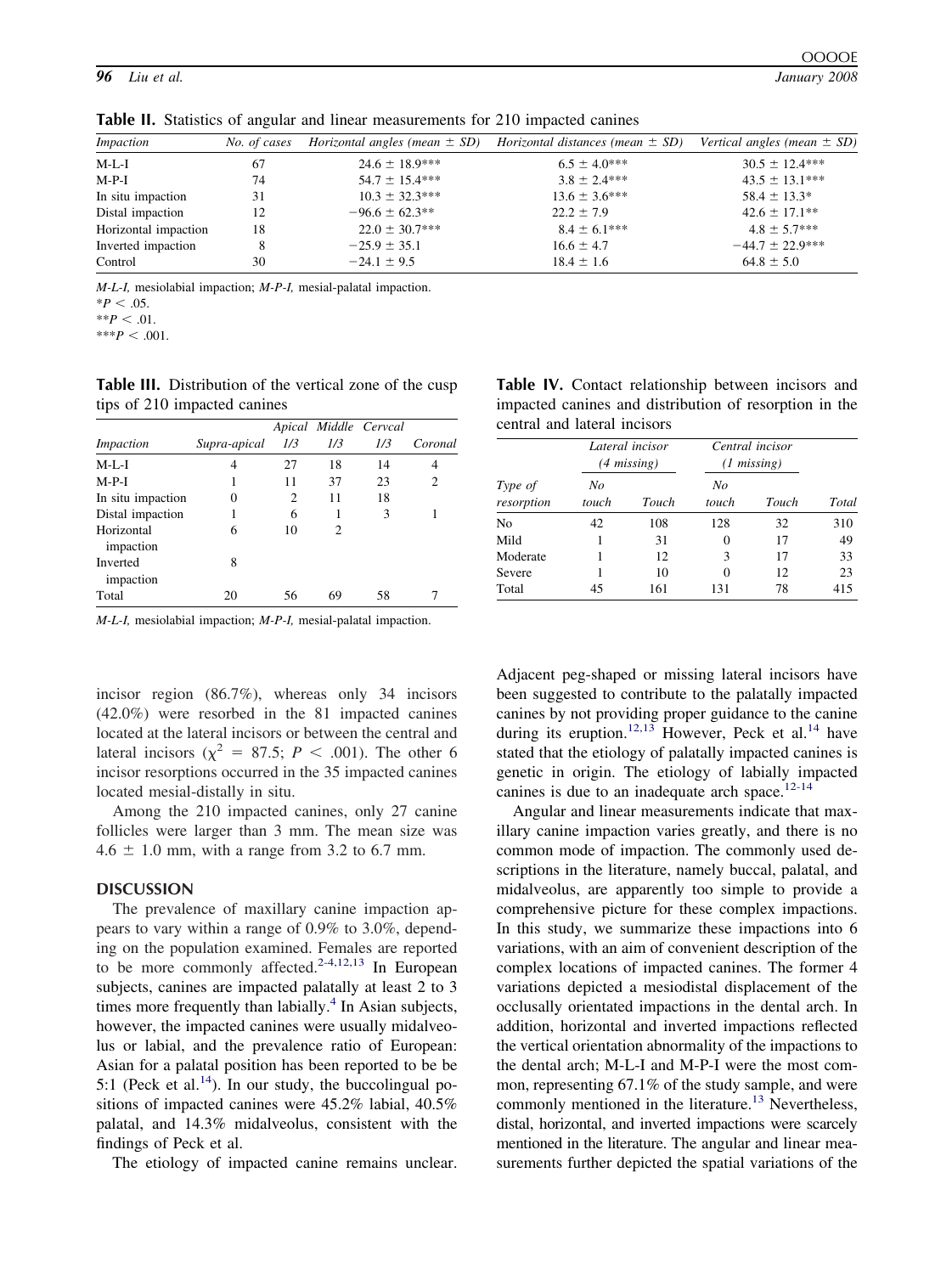<span id="page-6-0"></span>*Volume 105, Number 1 Liu et al. 97*

impacted canines in 3 planes. These variations, as well as these measurements, yielded a picture for the threedimensional relationship of the impactions relative to the adjacent dental arch, which was impossible to obtain simply by using conventional radiographs. Though the occlusal plane and reference lines were created according to the author's experiences, the reliability or reproducibility of them was good according to the statistical analysis.

Incisor resorption in this study was present in 27.2% of lateral incisors and 23.4% of central incisors. The percentage of lateral resorption was comparable with previous reports from Ericson and Kurol<sup>5</sup> (38%) in a CT study of 156 ectopically impacted maxillary canines, but was lower than the reported percentage of 66.7% by Walker et  $al<sup>2</sup>$  By contrast, the percentage of central resorption was higher than reported by Ericson and Kurol<sup>5</sup> and Walker et  $al.<sup>2,5</sup>$  The possible reasons for these differences may be related to sampling differences, differences in subject age range, and expertise in reading the CT images. Therefore, resorption of incisor is a common phenomenon and should be anticipated in all patients with impacted canines.<sup>5,13</sup> In addition, the size of follicles were within a range of 3.2 to 6.7 mm in 27 impacted canines, indicative of a propensity for cystic degeneration. Hence, we recommend routine use of CBCT for the localization of impacted canines, particularly for those with severely displaced canines, and for those with suspected incisor resorption or cystic degeneration.

The mechanism of root resorption following maleruption and the factors involved in the process are not clear. Most authors have stressed the role of physical pressure due to the migration of the maxillary canine.<sup>5</sup> This theory is supported by the findings from the present study. In this study, 53 of 56 resorbed lateral incisors and 46 of 49 resorbed central incisors were in close contact with the impacted canines, indicating that incisor resorption was significantly correlated with contact between the incisor and impacted canine. The mesial position of the canines also influences the rate of incisor resorption, in that a more medial canine position was associated with a higher resorption rate. This finding was consistent with previous studies. $5,6$ 

The proper treatment of impacted maxillary canines depends on patient age and cosurgical procedure, general oral health, type of impaction, presence of spacing and crowding, and associated complications such as resorption of adjacent teeth and cystic degeneration.<sup> $12,15$ </sup> Treatment alternatives include interceptive treatment, surgical exposure and orthodontic alignment, autotransplantation, or even extraction of the impacted canine.<sup>[15-18](#page-7-0)</sup> For patients 10 to 13 years of age, and under conditions where adequate space exists, Ericson and  $Kuro<sup>13</sup>$  $Kuro<sup>13</sup>$  $Kuro<sup>13</sup>$  recommend the extraction of the deciduous canine as the treatment of choice to correct palatally impacted canines. Some patients may not wish to consider any form of treatment if the deciduous canine is retained, and there are no other significant malocclusions.[13,15](#page-7-0) Horizontal and inverted impactions represent a severe vertically abnormal path of eruption, therefore extraction of the canine is in most cases desirable, or otherwise the canines may be left in situ, provided that they are far away from the normal dentition.[13,15,17](#page-7-0) Mesial-labial impaction and M-P-I can be treated with surgical exposure and orthodontic alignment, if an interceptive treatment seems inappropriate.[18](#page-7-0) Distal impactions may be dealt with by using methods similar to those used with M-L-I and M-P-I, though the direction of traction is different. For those impactions that should be removed or exposed, the comprehensive pictures in 3 planes provided by CBCT can assist surgeons in choosing the appropriate surgical approach, identifying the tooth that should be extracted, and reducing the amount of surgical trauma on the adjacent hard and soft tissues.

In conclusion, the position of impacted maxillary canines varied greatly, both in the vertical and horizontal inclination and in the vertical and horizontal position. Of them, 45.2% were impacted buccal-labially, 40.5% were impacted palatally, and 14.3% were in the central alveolus. With the aid of CBCT images, impactions were summarized as 6 variations. Among them, M-L-I and M-P-I are mesially displaced and account for 67.1% of the study sample. In situ impactions are mesial-distally central in the canine region. Distal, horizontal, and inverted impactions are rare and are scarcely mentioned in the literature. Incisor resorption is present in 27.2% of lateral and 23.4% of central incisors, and most of the resorptions occurred where the canine was in close contact with the incisors.

#### **REFERENCES**

- 1. Preda L, La Fianza A, Di Maggio EM, Dore R, Schifino MR, Campani R, et al. The use of spiral computed tomography in the localization of impacted maxillary canines. Dentomaxillofac Radiol 1997;26:236-41.
- 2. Walker L, Enciso R, Mah J. Three-dimensional localization of maxillary canines with cone-beam computed tomography. Am J Orthod Dentofacial Orthop 2005;128:418-23.
- 3. Mason C, Papadakou P, Roberts GJ. The radiographic localization of impacted canines: a comparison of methods. Eur J Orthod 2003;23:25-34.
- 4. Chaushu S, Chaushu G, Becher A. The use of panoramic radiographs to localize displaced maxillary canines. Oral Surg Oral Med Oral Pathol Oral Radiol Endod 1999;85:511-6.
- 5. Ericson S, Kurol J. Resorption of incisors after ectopic eruption of maxillary canines: a CT study. Angle Orthod 2000;70:415-23.
- 6. Ericson S, Kurol J. Resorption of maxillary lateral incisors caused by ectopic eruption of the canines. A clinical and radiographic analysis of predisposing factors. Am J Orthod Dentofacial Orthop 1988;84:503-13.